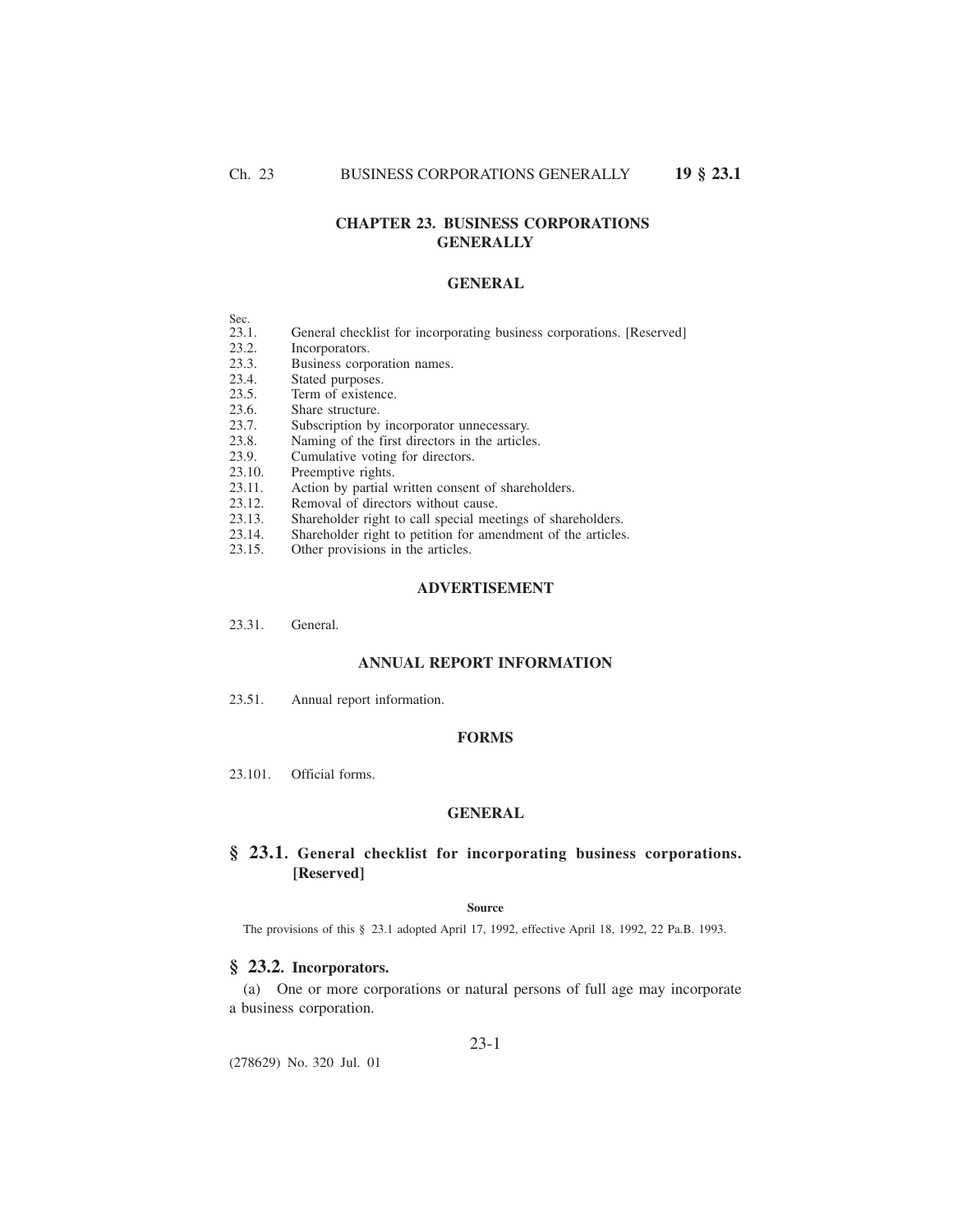(b) A foreign corporation for profit or a foreign corporation not-for-profit may incorporate a business corporation. It is not necessary that the incorporator corporation be qualified to do business in this Commonwealth.

(c) Full age means 18 years of age or older.

### **Source**

The provisions of this § 23.2 adopted April 17, 1992, effective April 18, 1992, 22 Pa.B. 1993.

## **§ 23.3. Business corporation names.**

(a) Section 1303(a) of the BCL (relating to corporate name) requires that the corporate name of a business corporation contain one of the following corporate designators:

- (1) Corporation.
- (2) Corp.
- (3) Company.
- (4) Co.
- (5) Incorporated.
- (6) Inc.
- (7) Limited.
- (8) Ltd.
- (9) Association.
- (10) Fund.
- (11) Syndicate.
- (12) Words or abbreviations of like import in languages other than English.

(b) The words ''Company'' or ''Co.'' may be immediately preceded by ''and'' or ''&'' whether or not they are immediately followed by one of the words ''Incorporated,'' ''Inc.,'' ''Limited'' or ''Ltd.'' For example, John Doe & Co.

(c) The corporate name shall also comply with the applicable requirements of Chapter 17 (relating to names).

#### **Source**

The provisions of this § 23.3 adopted April 17, 1992, effective April 18, 1992, 22 Pa.B. 1993.

### **Cross References**

This section cited in 19 Pa. Code § 33.3 (relating to name).

# **§ 23.4. Stated purposes.**

(a) Section 1102(c) of the BCL (relating to application of subpart) prohibits the incorporation under the BCL of a corporation having stated purposes for which a corporation might be incorporated under one or more of the following statutes:

- (1) The Savings Association Code.
- (2) The Banking Code.

(278630) No. 320 Jul. 01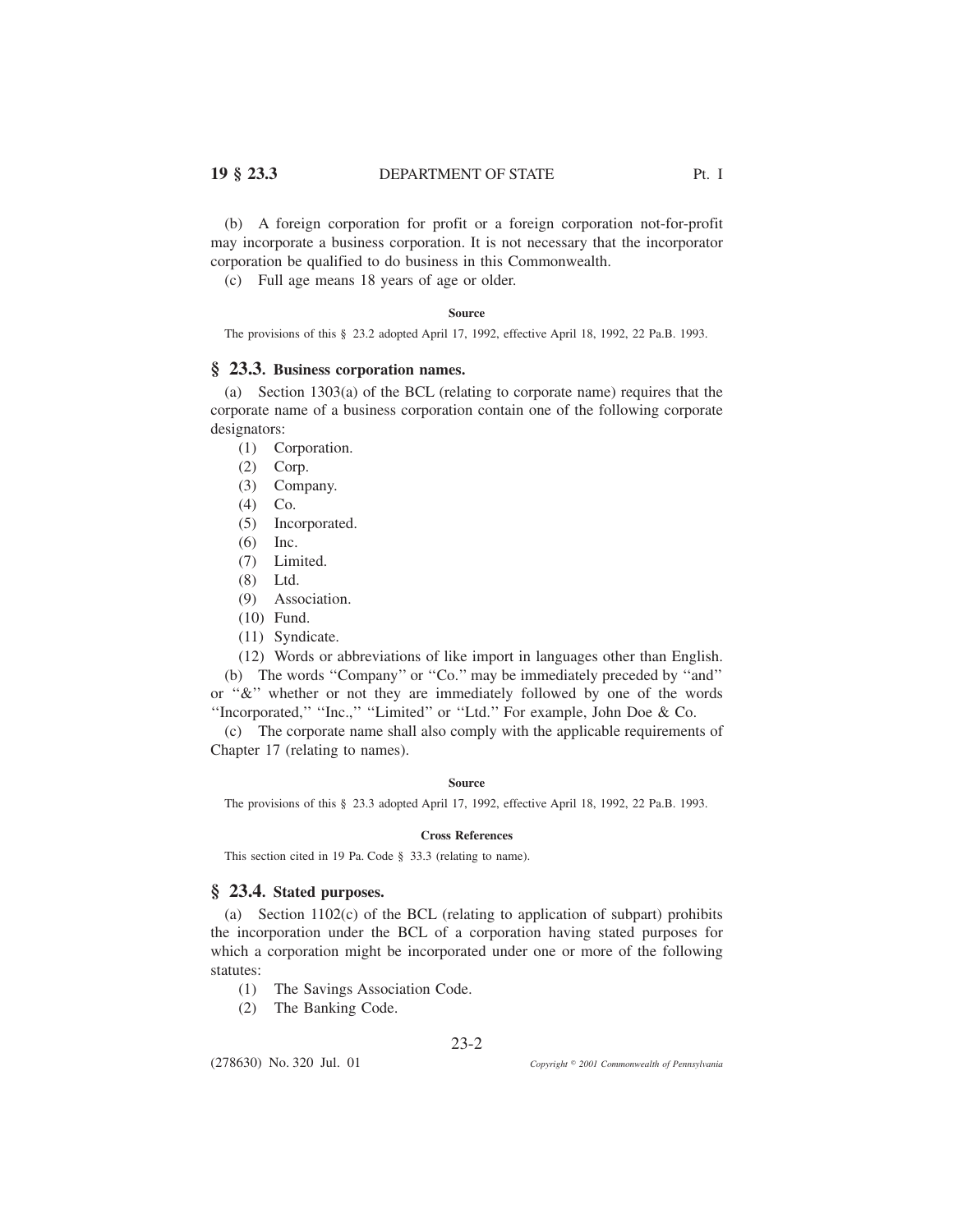(b) Section 1301 of the BCL (relating to purposes) provides that unless otherwise restricted in its articles, every business corporation has as its corporate purpose the engaging in lawful business for which corporations may be incorporated under the BCL. The incorporators of a corporation may desire to set forth an express statement of corporate purposes in broad terms. In these cases, stated purposes substantially as follows will be deemed to be in full compliance with the requirements of subsection (a) and will be filed without evidence of special governmental approvals:

The corporation is incorporated under the Business Corporation Law of 1988 for the purpose of engaging in, and doing any lawful act concerning any or all lawful business for which corporations may be incorporated under said Business Corporation Law, including, but not limited to, manufacturing, processing, owning, using and dealing in personal property of every class and description, engaging in research and development, furnishing services, and acquiring, owning, using and disposing of real property of any nature whatsoever.

The code requires that under certain circumstances the articles of incorporation of business corporations shall contain an express stated purpose. See, for example, §§ 17.11 and 33.4 (relating to public utility names; and stated purposes).

### **Source**

The provisions of this § 23.4 adopted April 17, 1992, effective April 18, 1992, 22 Pa.B. 1993.

## **§ 23.5. Term of existence.**

The term of existence of a business corporation may be limited in the articles of incorporation. Section  $1306(a)(6)$  of the BCL (relating to articles of incorporation) provides that the duration of a corporation is perpetual absent a provision in the articles setting forth a limited term. Section  $1502(a)(1)$  of the BCL (relating to general powers) provides that every business corporation shall have perpetual succession unless a limited duration is specified in its articles and provides in section  $1914(c)(2)(ii)$  of the BCL (relating to adoption of amendments) that unless otherwise restricted in the articles, the board of directors may, without the approval of the shareholders, amend the articles of incorporation of the corporation to provide for perpetual existence.

#### **Source**

The provisions of this § 23.5 adopted April 17, 1992, effective April 18, 1992, 22 Pa.B. 1993.

# **§ 23.6. Share structure.**

(a) Section 1306(a)(4) of the BCL (relating to articles of incorporation) requires that the articles of incorporation of a business corporation organized on

23-3

(278631) No. 320 Jul. 01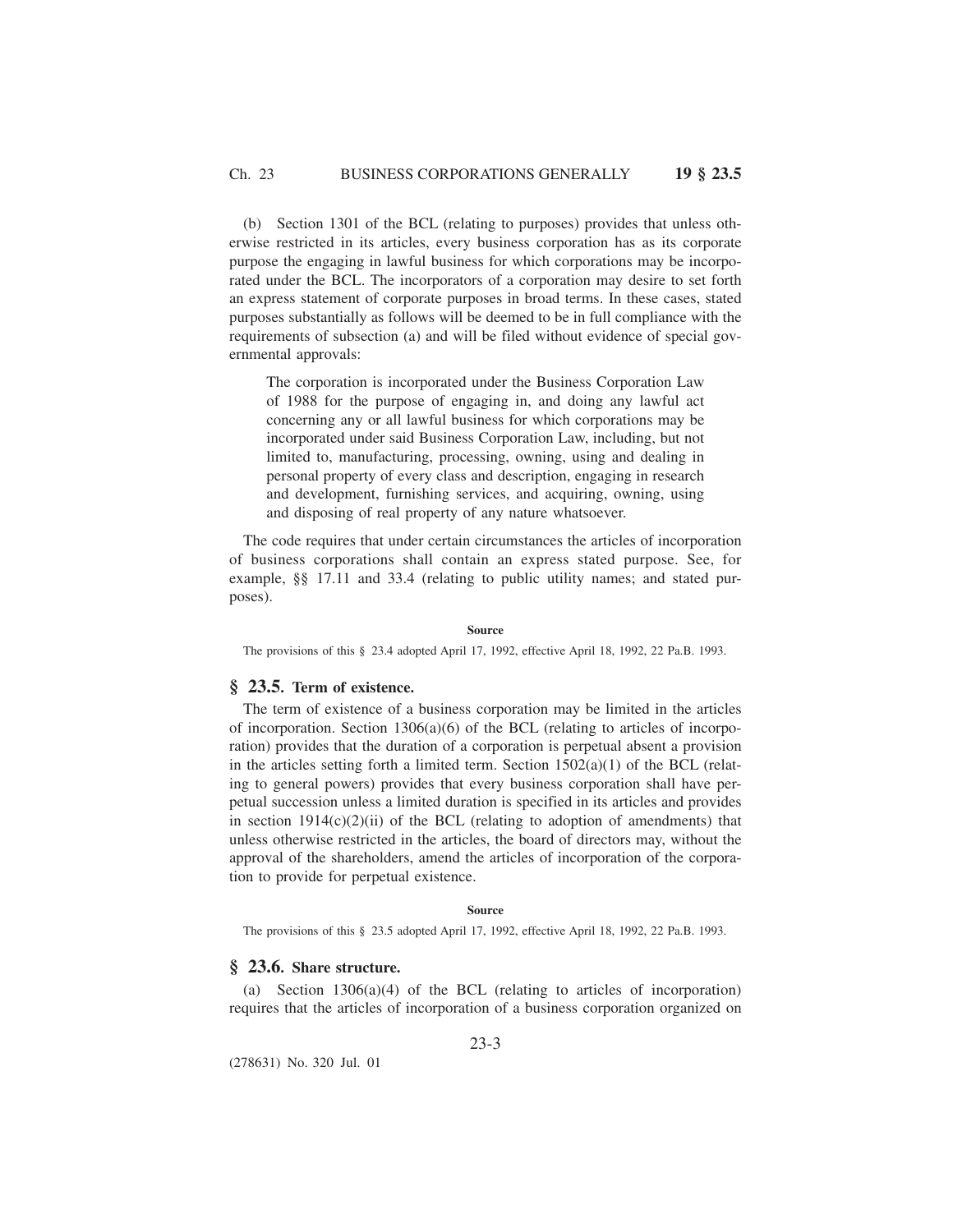a stock share basis set forth the aggregate number of shares which the corporation shall have authority to issue. It is not necessary to set forth in the articles of incorporation the designations of the classes of shares of the corporation, or the maximum number of shares of each class that may be issued.

(b) The articles of incorporation of a business corporation may set forth a statement of the voting rights, designations, preferences, limitations and special rights in respect of the shares of a class or a series of a class, the fixing of which by the articles of incorporation is desired.

(c) The articles of incorporation of a business corporation may set forth a statement of authority vested in the board of directors to divide the authorized and unissued shares into classes or series, or both, and to determine for the class or series its voting rights, designations, preferences, limitations and special rights. A typical provision of the articles conferring the authority reads as follows:

The aggregate number of shares which the corporation shall have the authority to issue is 2,000 shares. The board of directors shall have the full authority permitted by law to fix by resolution full, limited, multiple or fractional, or no voting rights, and such designations, preferences, limitations and other special rights of any class or any series of any class that may be desired.

### **Source**

The provisions of this § 23.6 adopted April 17, 1992, effective April 18, 1992, 22 Pa.B. 1993.

## **§ 23.7. Subscription by incorporator unnecessary.**

Section  $1306(a)(5)$  of the BCL (relating to articles of incorporation) requires that the articles of incorporation of a business corporation set forth the name and post office address of the incorporator or of each of the incorporators. A statement of the number of shares subscribed by each incorporator is not required and incorporators are not required to be shareholders.

### **Source**

The provisions of this § 23.7 adopted April 17, 1992, effective April 18, 1992, 22 Pa.B. 1993.

#### **Cross References**

This section cited in 19 Pa. Code § 33.2 (relating to incorporators).

## **§ 23.8. Naming the first directors in the articles.**

(a) The first directors of the corporation may be named in the articles of incorporation.

(b) Section 1306(b) of the BCL (relating to articles of incorporation) provides that the naming of directors in the articles of incorporation constitutes an affirmation that the directors have consented in writing to serve as directors.

23-4

(278632) No. 320 Jul. 01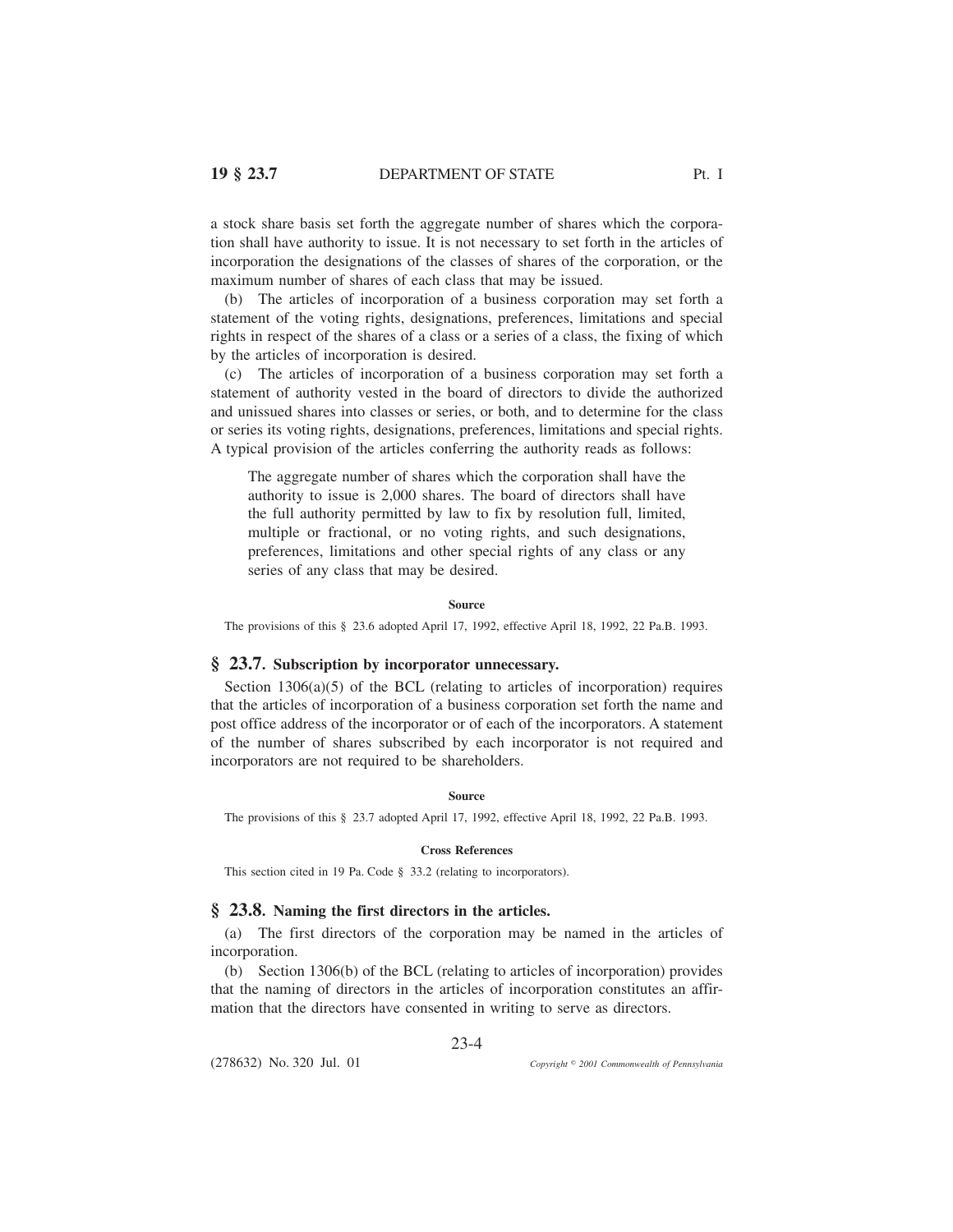(c) If directors are not named in the articles of incorporation, section 1310 of the BCL (relating to organization meeting) provides that they shall be elected by the incorporators.

#### **Source**

The provisions of this § 23.8 adopted April 17, 1992, effective April 18, 1992, 22 Pa.B. 1993.

# **§ 23.9. Cumulative voting for directors.**

Sections  $1306(a)(8)$  and  $1758(c)(1)$  of the BCL (relating to articles of incorporation; and voting rights of shareholders) authorize the articles of incorporation of a business corporation to set forth a statement eliminating the right of shareholders to cumulate their votes for the election of directors. The statement in the articles eliminating cumulative voting usually reads as follows:

The shareholders of the corporation shall not have the right to cumulate their votes for the election of directors of the corporation.

#### **Source**

The provisions of this § 23.9 adopted April 17, 1992, effective April 18, 1992, 22 Pa.B. 1993.

# **§ 23.10. Preemptive rights.**

Sections 1306(a)(8) and 1530(a) of the BCL (relating to articles of incorporation; and preemptive rights of shareholders) authorizes the articles of incorporation of a business corporation to set forth provisions granting or denying to shareholders preemptive rights to subscribe to some or all issues of shares or securities of the corporation and provides that unless otherwise provided in the articles of a business corporation, a business corporation may issue shares, option rights or securities having conversion or option rights, without first offering them to shareholders of a class. See § 27.7 (relating to preemptive rights).

### **Source**

The provisions of this § 23.10 adopted April 17, 1992, effective April 18, 1992, 22 Pa.B. 1993.

## **§ 23.11. Action by partial written consent of shareholders.**

Section 1766(b) of the BCL (relating to consent of shareholders in lieu of meeting) authorizes the articles of incorporation of a business corporation or a bylaw adopted by the shareholders of a nonregistered corporation to provide that action by the shareholders without a meeting may be taken by the written consent of shareholders who would have been entitled to cast the minimum number of votes that would be necessary to authorize the action at a meeting at which all shareholders entitled to vote thereon were present and voting. The following language is sometimes inserted in the articles of incorporation:

Any action which may be taken at a meeting of shareholders or of a class of shareholders may be taken without a meeting if a consent or

23-5

(278633) No. 320 Jul. 01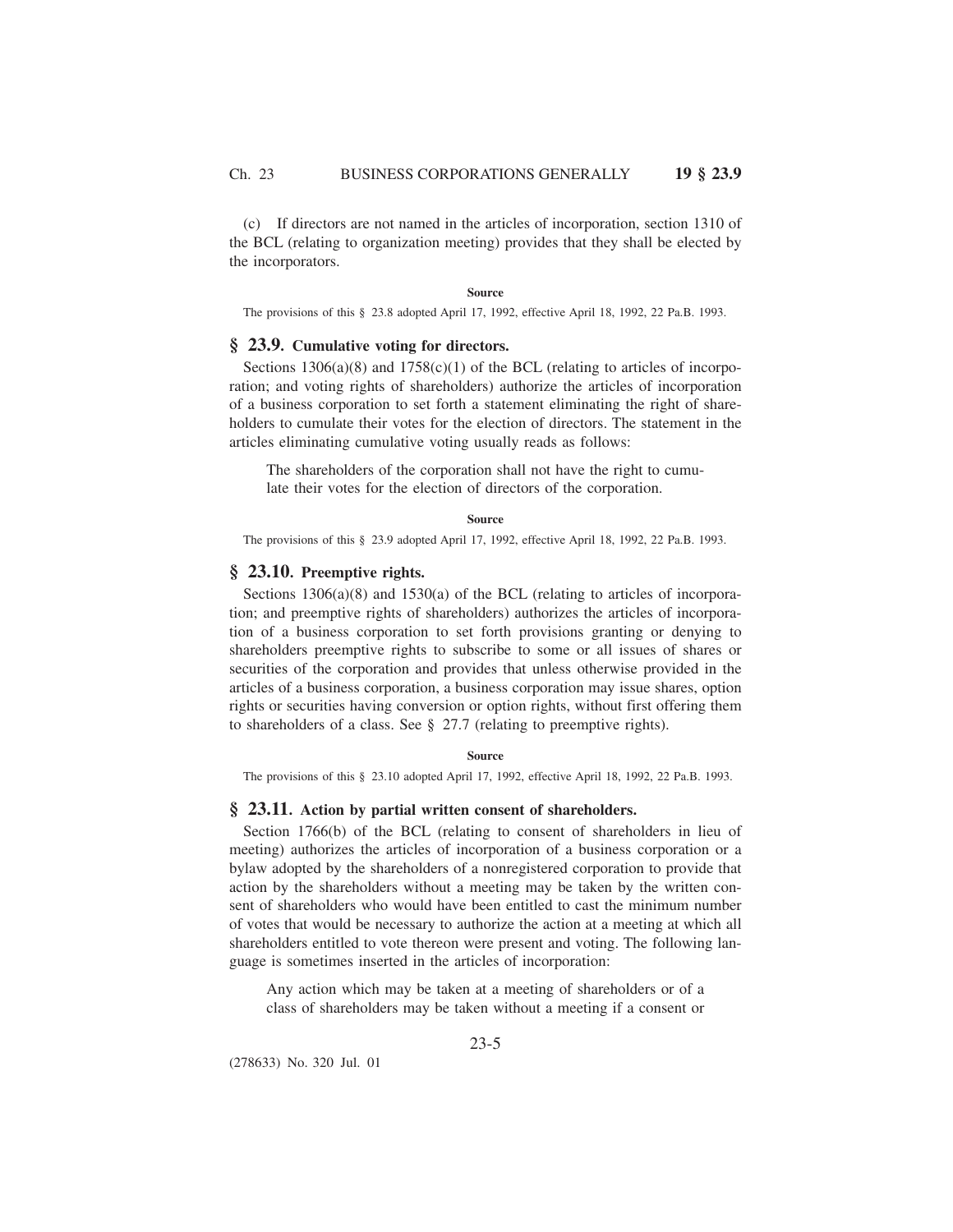# **19 § 23.12** DEPARTMENT OF STATE Pt. I

consents in writing to such action, setting forth the action so taken, shall be signed by shareholders entitled to cast the minimum number of votes that would be necessary to authorize the action at a meeting at which all shareholders entitled to vote thereon were present and voting.

### **Source**

The provisions of this § 23.11 adopted April 17, 1992, effective April 18, 1992, 22 Pa.B. 1993.

## **§ 23.12. Removal of directors without cause.**

Section 1726(a)(1) and (4) of the BCL (relating to removal of directors) provides that the shareholders of a corporation which does not have a board of directors divided into classes by action of the shareholders have a statutory right to remove the entire board of directors, or a class of the board, or an individual director, without assigning a cause, unless otherwise provided in the articles or a bylaw adopted by the shareholders. The bylaws may not prevent the removal by the unanimous vote or consent of the shareholders entitled to vote thereon. The statement in the articles eliminating this shareholder right of removal usually reads as follows:

The entire board of directors, any class of the board, or any individual director may be removed from office by the shareholders without assigning any cause only by the unanimous vote or consent of the shareholders entitled to vote thereon.

**Source**

The provisions of this § 23.12 adopted April 17, 1992, effective April 18, 1992, 22 Pa.B. 1993.

## **§ 23.13. Shareholder right to call special meetings of shareholders.**

Section 1755(b)(2) of the BCL (relating to time of holding meetings of shareholders) provides that, unless otherwise provided in the articles, the shareholders entitled to cast at least 20% of the votes that all shareholders are entitled to cast at the particular meeting may call a special meeting of the shareholders. Section 2521 of the BCL (relating to call of special meetings of shareholders) provides that the shareholders of a registered corporation shall have no statutory right to call a special meeting of the shareholders. The statement in the articles eliminating this shareholder right to call a special meeting of the shareholders of a nonregistered corporation usually reads as follows:

The shareholders of the corporation shall not be entitled to call a special meeting of the shareholders of the corporation.

#### **Source**

The provisions of this § 23.13 adopted April 17, 1992, effective April 18, 1992, 22 Pa.B. 1993.

23-6

(278634) No. 320 Jul. 01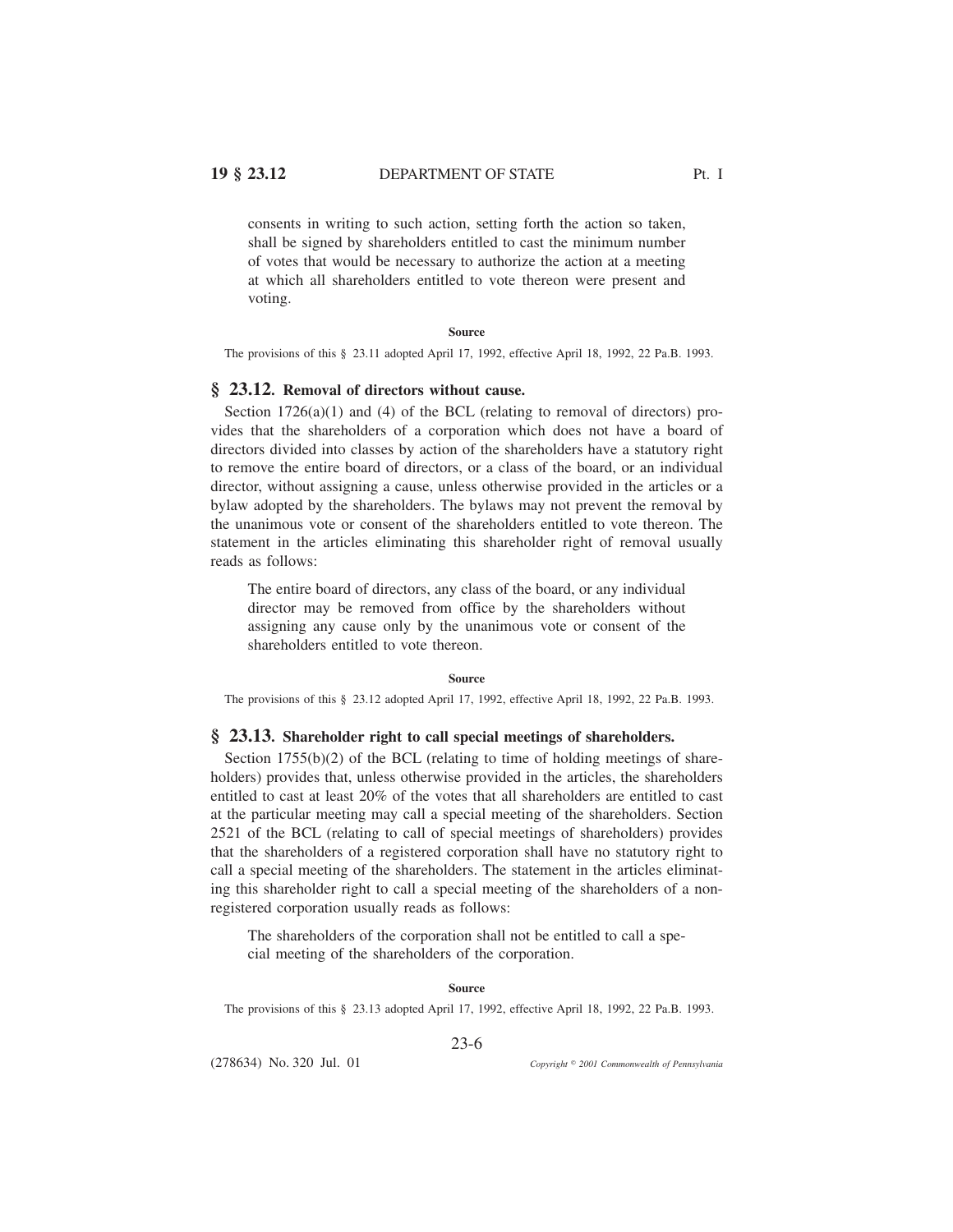## **§ 23.14. Shareholder right to petition for amendment of the articles.**

Section  $1912(a)(2)$  of the BCL (relating to proposal of amendments) provides that, unless otherwise provided in the articles, the shareholders entitled to cast at least 10% of the votes that all shareholders are entitled to cast thereon may by petition propose an amendment to the articles of the corporation. Section 2535 of the BCL (relating to proposal of amendment to articles) provides that the shareholders of a registered corporation shall have no statutory right to propose amendments. The statement in the articles eliminating this shareholder right to petition for an amendment of the articles of a nonregistered corporation usually reads as follows:

The shareholders of the corporation shall not be entitled by petition or otherwise to propose an amendment to the articles of the corporation.

**Source**

The provisions of this § 23.14 adopted April 17, 1992, effective April 18, 1992, 22 Pa.B. 1993.

## **§ 23.15. Other provisions in the articles.**

Section 1306(a)(8) of the BCL (relating to articles of incorporation) authorizes the articles of incorporation of a business corporation to contain other provisions, subject to certain enumerated exceptions, which the incorporator may choose to insert if one of the following exists:

(1) A section of the BCL authorizes or requires provisions pertaining to that subject matter to be set forth in the articles or bylaws of a business corporation or in an agreement or other instrument.

(2) The provisions, whether or not specifically authorized by the BCL, relate to the purpose of the corporation, the management of its business or affairs or to the rights, powers or duties of its security holders, directors or officers.

**Source**

The provisions of this § 23.15 adopted April 17, 1992, effective April 18, 1992, 22 Pa.B. 1993.

### **ADVERTISEMENT**

# **§ 23.31. General.**

(a) Section 1307 of the BCL (relating to advertisement) requires that the incorporators advertise their intention to file, or the corporation advertise the filing of, articles of incorporation with the Department one time in two newspapers published in the English language, one of which shall be a newspaper of general circulation, and the other the legal newspaper, if any, designated by the rules of the court for the publication of legal notices, otherwise, in two newspapers of general circulation, published in the county in which the initial registered office

23-7

(278635) No. 320 Jul. 01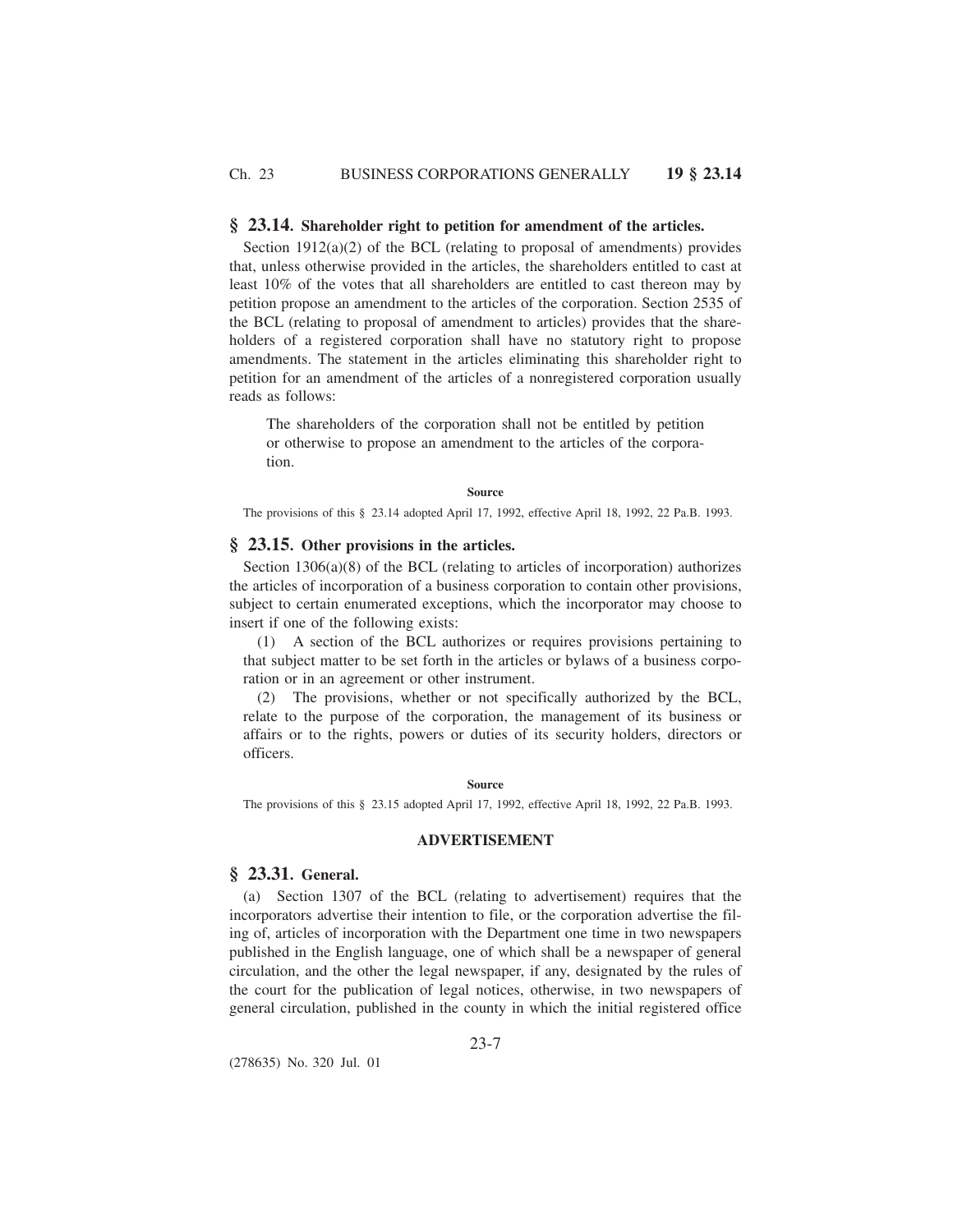of the corporation is to be located. If there is only one newspaper of general circulation published in a county, advertisement in that newspaper is sufficient. Advertisements may appear prior to or after the day the articles of incorporation are filed with the Department, and shall set forth briefly the following:

(1) The name of the proposed corporation.

(2) A statement that the corporation is to be or has been organized under the BCL.

(b) Title 45 of the *Pennsylvania Consolidated Statutes*, section 307 (relating to effect of failure to advertise when required) provides that no legal proceeding, and the like, in which notice is required to be given by official or legal advertising, will be binding upon an interested person unless the advertising is effected and a proof of publication is filed of record in the matter or proceeding. The proofs referred to in this section may not be submitted to, and will not be received and filed by, the Department, but shall be filed in the minute book of the corporation.

#### **Source**

The provisions of this § 23.31 adopted April 17, 1992, effective April 18, 1992, 22 Pa.B. 1993.

### **ANNUAL REPORT INFORMATION**

## **§ 23.51. Annual report information.**

Section 1110 of the BCL (relating to annual report information) requires the Department to make available as public information for inspection and copying the names of the president, vice-president, secretary and treasurer of corporations for profit as annually forwarded to the Department by the Department of Revenue under section  $403(a)(3)$  of the Tax Reform Code of 1971 (72 P. S. § 7403(a)(3)). See also § 41.52 (relating to annual reports).

### **Source**

The provisions of this § 23.51 adopted April 17, 1992, effective April 18, 1992, 22 Pa.B. 1993.

### **Cross References**

This section cited in 19 Pa. Code § 13.31 (relating to searches and information; telephone inquiries)

### **FORMS**

## **§ 23.101. Official forms.**

The following official forms have been promulgated under the provisions set forth in this chapter and appear in Appendix A:

Form DSCB:15-1306/2102/2303/2702/2903/3101/7102A (Articles of Incorporation—For Profit).

(278636) No. 320 Jul. 01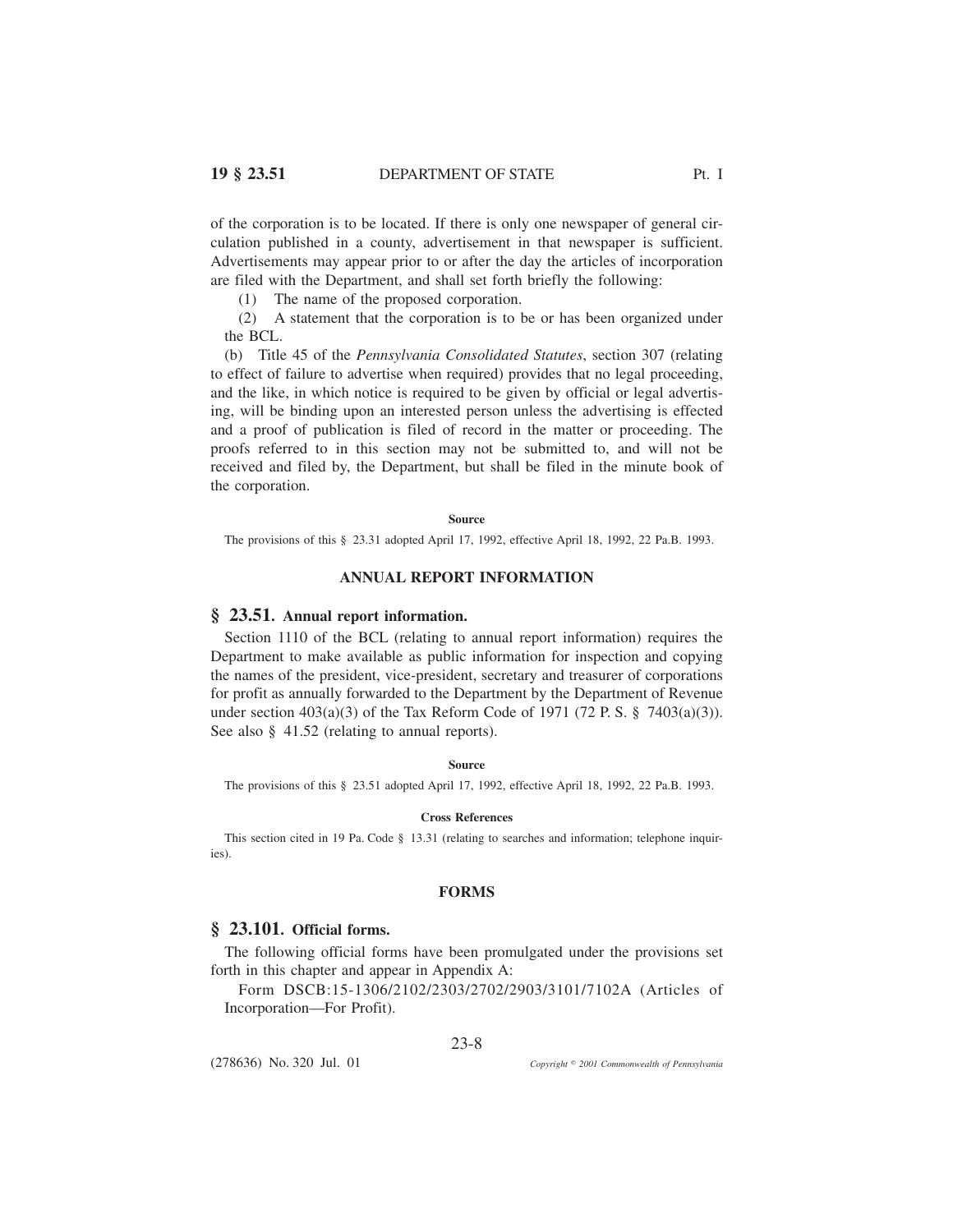Form DSCB:15-1341 (Statement of Revival—Domestic Business Corporation).

Form DSCB:15-1507/4144/5507/6144/8506 (Statement of Change of Registered Office).

Form DSCB:15-1522 (Statement With Respect to Shares—Domestic Business Corporation).

Form DSCB:15-1902 (Statement of Termination—Business Corporation).

Form DSCB:15-1915 (Articles of Amendment—Domestic Business Corporation).

Form DSCB:15-1926 (Articles of Merger—Domestic Business Corporation). Form DSCB:15-1931 (Articles of Exchange—Domestic Business Corpora-

tion).

Form DSCB:15-1954 (Articles of Division—Business Corporation).

Form DSCB:15-1963 (Articles of Conversion—Domestic Business to Nonprofit Corporation).

Form DSCB:15-1971 (Articles of Dissolution by Shareholders Before Commencement of Business—Domestic Business Corporation).

Form DSCB:15-1977 (Articles of Dissolution—Domestic Business Corporation).

Form DSCB:15-1989 (Articles of Involuntary Dissolution—Domestic Business Corporation).

## **Source**

The provisions of this § 23.101 adopted April 17, 1992, effective April 18, 1992, 22 Pa.B. 1993.